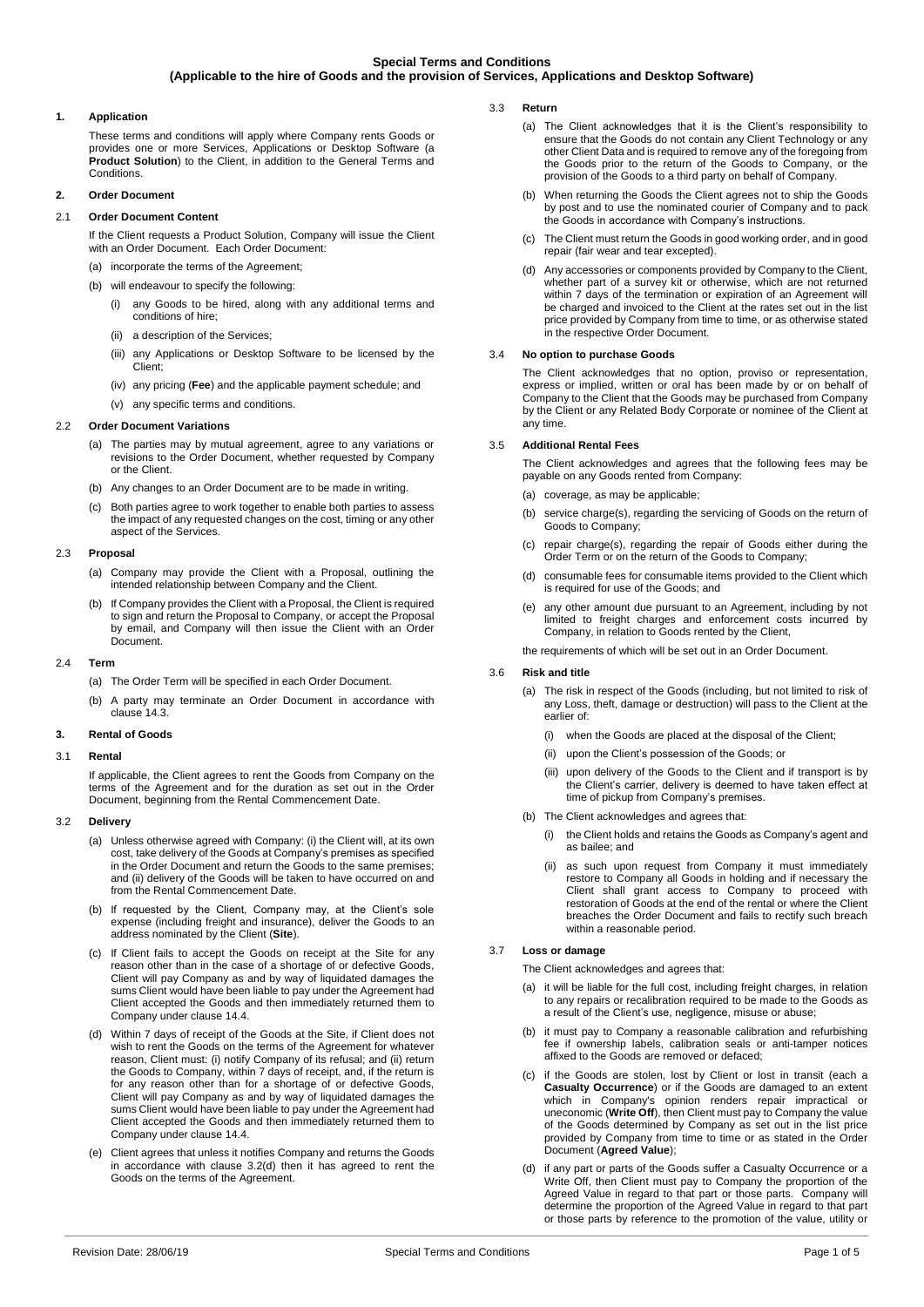other relevant measure of the Goods which has suffered the Casualty Occurrence or Write Off and will inform Client in writing of the basis of its calculation;

- <span id="page-1-0"></span>(e) if the Goods are damaged (excluding normal wear and tear) but are not a Write Off, then Client will indemnify Company for all loss and damage caused, including but not limited to the costs of ensuring that the Goods are restored to a condition satisfactory to Company;
- (f) the amount required to be paid under clauses  $3.7(c)$ ,  $3.7(d)$  or  $3.7(e)$ must be paid by Client to Company on the next payment date after the Casualty Occurrence or Write Off or the last day of the Order Term, whichever occurs first;
- <span id="page-1-1"></span>(g) upon payment of the Agreed Value as required under clause[s 3.7\(c\)](#page-0-1) o[r 3.7\(d\)](#page-0-2) the Agreement will terminate in respect of the Goods or the part or parts of the Goods which suffered the Casualty Occurrence or Write Off. The Agreement will continue in respect of the remainder of the Goods (if any) at a revised rent calculated by Company having regard to the proportion of the value, utility or other relevant measure of the Goods which has not suffered the Casualty Occurrence or Write Off. The revised rent will be advised by Company to Client in writing.
- (h) any termination of the Agreement under clause [3.7\(g\)](#page-1-1) will not prejudice any right or remedy of Company in respect of any antecedent breach by Client under the Agreement;
- (i) if the Goods are damaged or lost, Client must continue to pay the Fees until the Goods have been repaired or the Agreed Value is paid by the Client; and
- <span id="page-1-6"></span>if the Goods are damaged or lost, Client must: (i) notify Company within 7 days of such loss and damage occurring, and in the event of full loss, give details of all or any action taken to recover the Goods and actions taken to report the loss including the filing of a police report (as the case may be); and (ii) return to Company within 7 days any accessories to the Goods lost or damaged, otherwise Company shall be entitled to invoice Client for the accessories at the list price published by Company in accordance with claus[e 3.3\(d\).](#page-0-3)

This clause will not apply to the extent the loss or damage is covered by claus[e 4.](#page-1-2)

#### 3.8 **Insurance**

The Client acknowledges and agrees that the Client may be required to hold and maintain insurance coverage in respect of the Goods.

#### <span id="page-1-2"></span>**4. Coverage**

Where the Client is renting any Goods (including any accessories) from the Company, the Client may elect to pay a cover charge to cover against the risk of loss or damage to the Goods during the term of rental, subject to the terms and conditions set out [here](https://www.imdexlimited.com/media/home/Coverage-Summary-September-2018.pdf) or as otherwise provided by Company to the Client.

## **5. Services**

#### 5.1 **Services**

- (a) If requested, Company agrees to provide the Services to the Client in accordance with the terms of the Agreement and as otherwise set out in the respective Order Document.
- (b) Company agrees to provide the Services to the Client at the Site(s), as set out in the Order Document.

#### 5.2 **Relationship**

The parties' relationship is one of principal and independent contractor, not employer and employee, agency or partnership.

#### 5.3 **Scope**

- (a) The parties agree that the precise scope of the Services provided by Company will be as set out in the respective Order Document.
- (b) If the Client wishes to add any additional Services it must enter into a separate Order Document in relation to those Services.
- (c) Subject to any terms that may be set out in the Order Document, Company is not subject to the direction or control of the Client as to the manner in which the Services are completed.

## 5.4 **Outside Scope**

Any services provided to the Client by Company which are not expressly included in the Services (**Additional Services**) and have not been included in the Fee, will be charged to the Client in accordance with Company's Rate Card, unless otherwise agreed to by the parties in writing.

### 5.5 **Subcontractors**

Company can delegate the performance of any of the Services to any of its subcontractors, at its discretion, provided that it contractually obliges those subcontractors to confidentiality obligations which are at least as onerous as the obligations of confidentiality in clause [10.3](#page-2-1) and the Company remains liable to the Client for the performance of the Services.

## 5.6 **Service limitations**

The Client acknowledges and agrees that:

- (a) Company's ability, and obligation, to provide the Services is subject to the Client complying with its obligations under claus[e 8.1](#page-1-3) and any other limitation or exclusion set out in the Agreement;
- (b) unless otherwise agreed in writing, the cost of consumables replacement parts, hardware, software, network upgrades and any associated services are outside the scope of the Services and are the full responsibility of the Client;
- (c) unless otherwise agreed in writing, any server upgrades, network device maintenance and upgrades and software maintenance and upgrades are outside the scope of the Services;
- (d) Company cannot promise that the Services will be uninterrupted, error-free, or completely secure; and
- (e) there are risks inherent in internet connectivity that could result in the loss of the Client's privacy, Confidential Information and property.

## 5.7 **Access**

Company may access and use Client Data for the purposes of testing and developing the Services, provided that it is on anonymous basis and not attributable to Client. Company may access and use Client Data for the purposes of providing assistance and support services to the Client.

#### **6. Applications and Desktop Software**

- (a) If applicable, Company grants to the Client a licence to certain Applications or Desktop Software the details of which will be set out in an Order Document.
- (b) The Client acknowledges and agrees that the Applications and Desktop Software may be subject to additional terms and conditions, and the Client must comply with those terms and conditions notified to it from time to time (including, but not limited to, the terms and conditions of terms of insurance in respect of the Goods and Third Party Licenses).
- (c) Applications may be provided to the Client as a service via an internet portal accessible application using login details applicable to the Licensee. The Client agrees to treat those login details as Confidential Information.

## **7. Third Party Content**

The Client acknowledges and agrees that:

- (a) Third Party Content may be utilised in connection with an Agreement (including as part of the Applications, the Desktop Software, the Services or the Additional Services);
- (b) Third Party Content may be subject to Third Party Licences;
- (c) it must fully comply with the terms and conditions of all Third Party Licences notified to the Client from time to time; and
- (d) Company has no control over the content or performance of any Third Party Content.

### **8. Obligations and covenants**

#### <span id="page-1-3"></span>8.1 **General obligations and covenants**

The Client must, and must ensure its Personnel, in addition to any other Client obligations set out in the applicable Order Document):

- (a) provide Company with all reasonable information and access to its premises, Sites, computer and network systems in order for Company to provide the Services in accordance with the terms of the Agreement;
- (b) if required, provide adequate conditions for Company's personnel at the Client's premises and Sites, including, but not limited to, workspaces, heating, lighting, ventilations, electric current and outlets, internet and long-distance telephone access;
- (c) promptly notify Company of any event or incidents that is likely to or will impact on the provision of the Services or any other obligation of Company (including but not limited to any Exceptional Circumstances);
- <span id="page-1-4"></span>(d) hold all licenses and authorisations (including import, export and radiation source licences) required by Law anywhere in the world where the Client imports, possesses or uses the Goods, Applications or Desktop Software;
- <span id="page-1-5"></span>(e) if applicable, at all times keep and maintain the Goods properly serviced, in proper working order and condition, including but not limited to regular required maintenance of any diesel engines and lubrication to bearings and ensure that records are maintained for the operational time of the Goods and make those records available to Company within 2 days of receiving a request to do so;
- (f) keep the Goods at the premises authorised by Company unless written permission has been obtained from Company to relocate the Goods elsewhere;
- (g) use the Goods, Applications and Desktop Software carefully and properly and comply in all respects with the instructions and recommendations of Company;
- (h) permit Company and its Personnel, to enter the premises of the Client at all reasonable times in order to inspect the Goods;
- (i) keep the Goods in a safe place;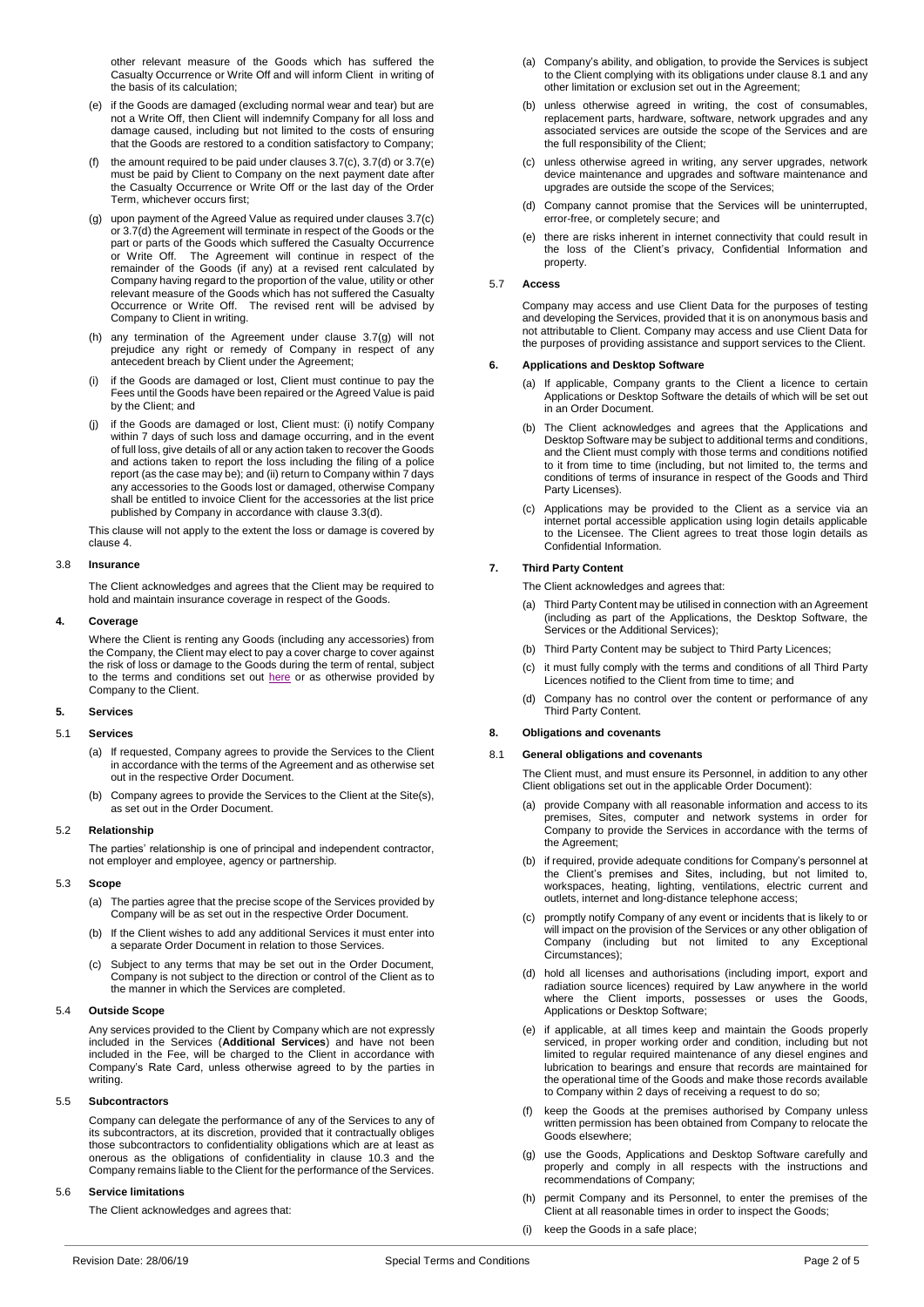- (j) not modify or repair the Goods, Applications or Desktop Software without written consent from Company;
- (k) not use the Goods, Applications or Desktop Software for any illegal purpose and must comply in all respects with all applicable Laws reasonably necessary for the safe and lawful operation of the Goods, Applications and Desktop Software;
- (l) not place, or allow to be placed, on the Goods any plates or marks that are inconsistent with the ownership of Company;
- (m) notify any person seizing or claiming an interest in the Goods of the ownership of Company and must give immediate written notice to Company of such seizure or claim;
- (n) not without Company's prior written consent: (i) agree, attempt, offer or purport to sell, assign, sublet, lend, pledge, mortgage, let on hire or otherwise part with or attempt to part with the personal possession of or otherwise deal with the Goods; or (ii) allow any encumbrance, charge or lien of any kind to arise or remain on the Goods or any part of the Goods; or (iii) conceal or alter the Goods or make any addition to the Goods except as requested by Company;
- (o) promptly notify Company of any event that is likely to or will impact on the condition or operation of the Goods or the provision of the Services, Applications or Desktop Software;
- (p) take sole responsibility for Client Data including back-ups; and
- (q) comply with any reasonable direction of Company in relation to the **Agreement**

### 8.2 **Acknowledgement on Outputs**

The Client must acknowledge on all Outputs (and any accompanying documentation) that:

- (a) such Outputs are confidential; and
- (b) Company will not be liable in any way for any Loss arising from any error, inaccuracy, incompleteness or other defect in the Outputs.

### <span id="page-2-2"></span>**9. Fee and Payment**

### 9.1 **Payment**

The Client agrees to pay Company all Fees under the Agreement.

#### 9.2 **Expenses**

The Client acknowledges and agrees that, in addition to the Fees, the Client may be required to pay for any expenses incurred by Company including but not limited to reasonable travel, including flights, and accommodation expenses, as set out in the Order Document. Company agrees to provide the Client with a copy of such expenses, on request.

### <span id="page-2-4"></span>9.3 **Late or non payment of invoices**

If the Client defaults in paying an invoiced amount or any amount otherwise due and owing from the Client to Company and fails to rectify such default within 14 days of receiving a notice from the Company to do so, Company may do any one or more of the following:

- (a) request the return of the Goods or enter the premises of the Client to collect the Goods (as otherwise provided by clause [14.5\);](#page-3-1)
- (b) restrict or suspend the provision of the Services, Applications or Desktop Software; or
- (c) terminate the Agreement or all applicable Agreements.

#### 9.4 **Obligation to pay not affected by licensing and training**

The Client acknowledges and agrees that all licenses, authorisations and training in relation to Goods, Applications and Desktop Software are the sole responsibility of the Client and that the Fee must be paid to Company under the terms of this clause [9](#page-2-2) even if the Client (or its Personnel):

- (a) does not have all required licences or authorisations referred to in claus[e 8.1\(d\);](#page-1-4) or
- (b) has not completed the required training.

### <span id="page-2-7"></span>**10. Intellectual Property Rights**

## 10.1 **Client Technology and Client Data**

No rights of ownership to Client Technology and Client Data are transferred under the Agreement and all such rights remain the sole property of the Client.

## 10.2 **Company Technology**

No rights of ownership to the Intellectual Property Rights created, owned or licensed by Company are transferred under the Agreement. All Company Technology remains the sole property of Company (or its third party licensors, as the case may be). Any Intellectual Property Rights created in the course of Company performing its obligations under the Agreement including but not limited to the Services, will be owned by (and assigned to) Company.

### <span id="page-2-1"></span>10.3 **Prohibited activities**

- (a) Each party must not do or permit or omit to do any act which infringes the Intellectual Property Rights of the other party (or its licensors).
- <span id="page-2-3"></span>(b) The Client acknowledges and agrees, as a fundamental condition of the Agreement, that:
- (i) the Goods must not be dismantled, tampered with or opened up in any way except in accordance with the Company field guide issued with the Goods; and
- (ii) it must not engage in, or permit, reverse engineering of the Goods, Applications or Desktop Software (or all of them).
- (c) The Client also acknowledges and agrees that any information derived from a breach of clause [10.3\(b\)](#page-2-3) is deemed Confidential Information of Company.

## **11. Confidential Information**

- (a) Each party must keep the other party's Confidential Information, confidential.
- (b) A party must not, without the prior written approval of the other party, disclose the other party's Confidential Information.
- (c) Each party must take all reasonable steps to ensure that its Personnel engaged for the purposes of the Agreement, do not make public or disclose the other party's Confidential Information.

### <span id="page-2-8"></span>**12. Liability**

## 12.1 **Exclusion**

- (a) The parties agree that Company will not be liable for loss of Client Data or for the Client's reliance on any Client Data or other data obtained or produced in connection with the Agreement (including any Loss incurred, or any disclosure made to any stock exchange, based on such reliance).
- (b) The Client agrees not to make any claim against the third party provider of the hosting services.
- (c) Company will not be liable for any pollution or contamination emanating from or caused by the Goods.

### 12.2 **Limitation of liability**

If Company is liable under (or in connection with) an Agreement, then irrespective of anything else in the Agreement or at Law, Company's cumulative liability (whether under contract, tort, equity, statute or otherwise) in the aggregate (to the fullest extent permitted by Law) will in no event exceed the sum of the Fees paid by the Client to Company under the Agreement.

### <span id="page-2-9"></span>**13. Indemnity**

The Client agrees to indemnify Company (and to hold Company harmless and keep indemnified) in relation to any and all Loss Company (or its related bodies corporate) incurs (or will incur) as a result of (or in connection with):

- (a) the Client's (or its Personnel's) use of the Goods, Applications or Desktop Software;
- (b) Company seizing or storing the Goods; or
- (c) a person being injured or killed or property being damaged by the Goods or its use,

due to the negligence or wilful misconduct of the Client.

# **14. Suspension and termination**

## <span id="page-2-5"></span>14.1 **Suspension**

Company may temporarily suspend (in part or in whole) the provision of the Product Solution to the Client if:

- (a) Company is required by Law to do so;
- (b) such suspension is pursuant to claus[e 9.3](#page-2-4) (late payment of invoice);
- (c) there is an attack on the Reflex HUB or the Reflex HUB is accessed or manipulated by a third party without consent;
- (d) the Client is in breach of any of its obligations under an Agreement; or
- (e) there is another event for which Company reasonably believe that the suspension of provision of the Services or the Applications to the Client is necessary to protect the Reflex HUB, Company network or other customers.

## 14.2 **Effect of suspension**

Suspension in accordance with claus[e 14.1](#page-2-5) will not affect any right which accrue prior to, or after, suspension of the Client's obligations under the Agreement.

## <span id="page-2-0"></span>14.3 **Termination**

- (a) Company has the right to terminate an Order Document during the Order Term in respect of all, or any specified part, of the Product Solution, where the Client has breached any of its obligations under the Agreement and fails to remedy such breach within 14 days of receiving written notice to remedy the breach.
- <span id="page-2-6"></span>(b) Client has the right, subject to the conditions set out in clause [14.4](#page-3-0) (if applicable) and clause [14.5,](#page-3-1) to terminate an Order Document during the Order Term in respect of all, or any specified part, of the Supply on any date (**proposed termination date**).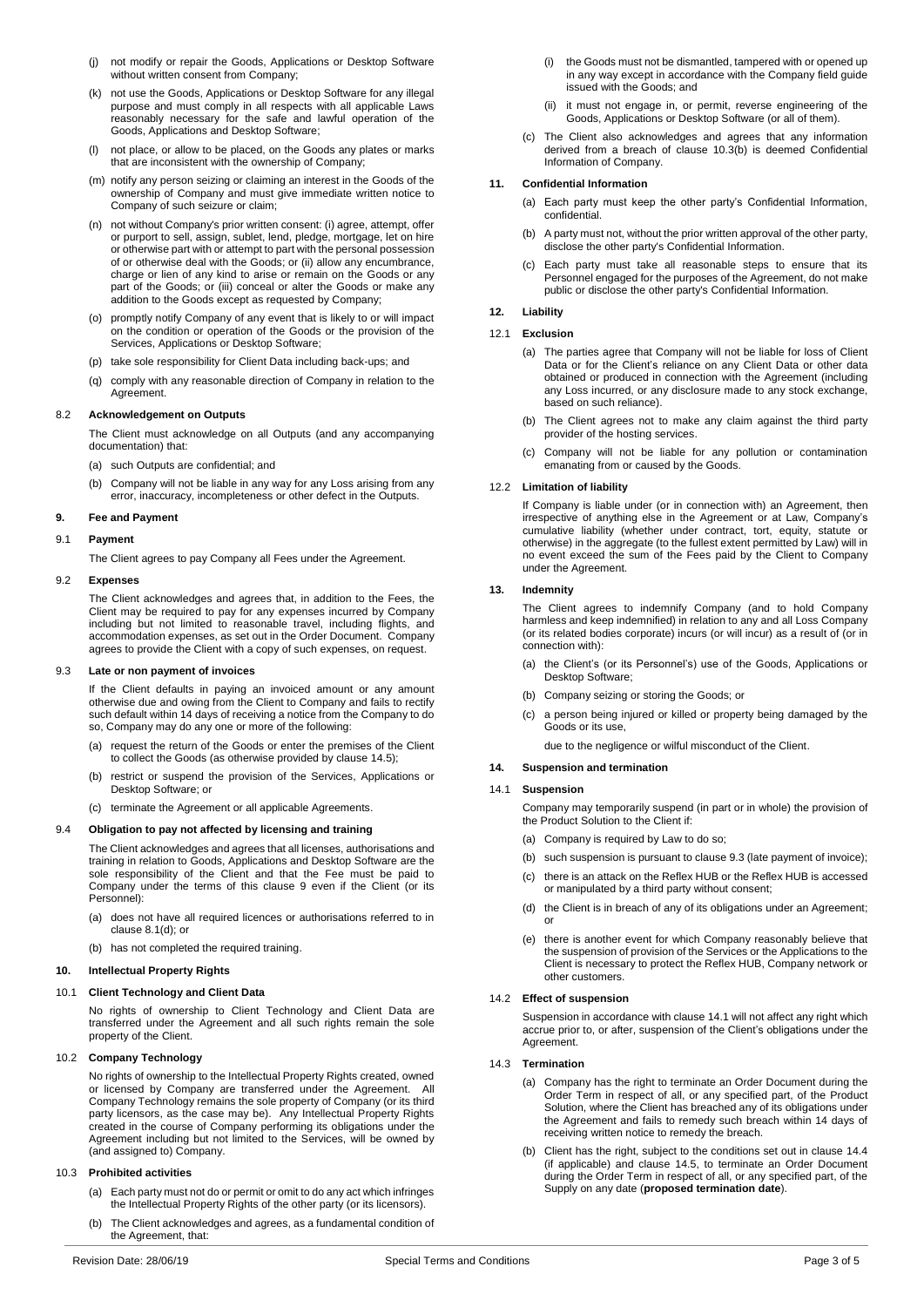### <span id="page-3-2"></span><span id="page-3-0"></span>14.4 **Termination in relation to rental of Goods**

- (a) Where Goods are being rented, the Order Document may only be terminated or partially terminated under clause [14.3\(b\)](#page-2-6) if: (i) on or prior to the proposed termination date, Client returns the Goods or the specified part of the Goods, at Client's expense, and in the condition required by clause [8.1\(e\),](#page-1-5) to Company at the specified address; or (ii) the Goods have been lost, and Company has been notified in accordance with clause [3.7\(j\).](#page-1-6)
- (b) Where the Agreement is terminated under this claus[e 14.4](#page-3-0) as to part only of the Goods, Company will, acting reasonably, determine the amount due for the purposes of claus[e 14.4\(a\)](#page-3-2) and the revised rent in respect of the remainder of the Goods by reference to the proportion of the value, utility or other relevant measure of the part of the Goods to which termination applies.

### <span id="page-3-3"></span><span id="page-3-1"></span>14.5 **Consequences of termination or expiration**

Upon termination or expiration of an Order Document:

- (a) Client must immediately on or prior to the termination or expiration date (as the case may be) deliver any Goods, at Client's expense, to the address specified by Company from time to time or as stated in the Order Document;
- (b) if the Client does not comply with claus[e 14.5\(a\),](#page-3-3) Client shall grant access to Company to proceed with restoration of Goods;
- (c) any Services or Additional Services will cease;
- (d) any licence to an Application or Desktop Software will terminate;
- (e) all money due by the Client to Company under any Order Document must be paid in full;
- (f) where applicable, Client Data will be deleted from Company servers after a period of 6 months from the date of expiration or termination; the Client may request data to be deleted prior to this period or request for ongoing storage which will be charged on a per Mb basis.

#### <span id="page-3-4"></span>14.6 **Survival**

- (a) All obligations of Client under an Agreement will survive the expiration or termination of the Agreement to the extent required for full observance and performance.
- (b) The following clauses survive termination of the Agreements: clause [10](#page-2-7) (Intellectual Property Rights); clause [10.3](#page-2-1) (Confidentiality); clause [12](#page-2-8) (Liability); clause [13](#page-2-9) (Indemnity); clause [14.5](#page-3-1) (Consequences of Termination) and this clause [14.6.](#page-3-4)

#### **15. Force Majeure**

# 15.1 **Suspension of obligations**

#### If a party (**Affected Party**):

- (a) is prevented from, or delayed in, performance an obligation (other than an obligation of the Client to pay money) by an event of Exceptional Circumstance; and
- (b) the Affected Party as soon as possible after the event of Exceptional Circumstance notifies the other party providing particulars of:
	- (i) the event of Exceptional Circumstance;
	- (ii) the anticipated period of delay; and
	- (iii) the action (if any action is reasonably possible) the Affected Party intends to take to mitigate the effect of the delay,

then those obligations of the Affected Party are suspended for the duration of the event of Exceptional Circumstance.

### 15.2 **Obligation on other party**

The party which is not the Affected Party must use all reasonable endeavours to remove or mitigate its Loss arising from, and the effects of, the event of Exceptional Circumstance.

### **16. Notices**

Any notice to be given or made pursuant to the Agreement shall be in writing in the English language and may be signed by the authorised agent of the party giving the same and may be served either:

- (a) personally; or
- (b) by delivering the same by registered post to a party at its registered office or business premises or at any other address of which prior notification shall have been given by the addressee prior to the dispatch of the said notice and any notice given by post shall be deemed to have been received by the addressee at the expiration of two (2) Business Days after the same has been properly posted; or
- (c) by electronic mail, when the sender's computer reports that the message has been delivered to the electronic mail address of the addressee as provided on the party's website or as notified by one party to the other party from time to time; but if delivery is made after 5pm on a Business Day, then it must be treated as being received on the next Business Day.

### **17. Miscellaneous**

#### 17.1 **Severability**

If a provision of the Agreement is illegal, invalid, unenforceable or void in a jurisdiction it is severed for that jurisdiction and the remainder of the Agreement has full force and effect and the validity or enforceability of that provision in any other jurisdiction is not affected.

#### 17.2 **Application of indemnities**

Subject to any other provision of the Agreement, the indemnities in the Agreement are continuing obligations, independent from the other obligations under the Agreement and continue after the Agreement ends. It is not necessary for a party to incur expense or make payment before enforcing a right of indemnity.

### 17.3 **Taxes**

Client must pay all taxes which may be payable or determinable in connection with the execution, delivery, performance of the Agreement or any payment or receipt contemplated by it.

## **18. Definitions**

Capitalised terms used but not defined herein have the meanings assigned to them in the General Terms and Conditions. Otherwise, the following terms have the meanings set out below:

**Client Data** means all data:

(a) collected and stored by the Goods in the course of the Client's use; or

(b) uploaded to an Application by the Client, as well as any Outputs.

**Client Technology** means the Intellectual Property Rights of the Client which are demonstrated to be created independently of an Agreement and the Company Technology.

**Company Technology** means all Intellectual Property Rights owned by Company, or licensed to Company by a third party, including but not limited to the Applications, Desktop Software, Goods and any Intellectual Property Rights created in the course of providing the Services.

**Confidential Information** means, in relation to each party (for the purposes of this definition, **Discloser**), all information disclosed by or on behalf of the Discloser, concerning or relating to:

- (a) is by its nature confidential;
- (b) is designated as confidential by the Discloser:
- (c) the recipient knows or ought to know is confidential,
- but excluding any such information:
- (d) which is publicly known;
- (e) which is disclosed to the other party without restriction by a third party (other than the Discloser) and without any breach of confidentiality by that third party; or
- (f) which is developed independently by other party without reliance on any of the confidential information.

**Exceptional Circumstances** means a circumstance beyond the reasonable control of the parties which results in a party being unable to observe or perform on time an obligation under an Agreement. Such circumstances include, but are not limited to, the following:

- (a) adverse changes in government regulations;
- (b) any disaster or act of God, lightning strikes, atmospheric disturbances, earthquakes, floods, storms, explosions, fires and any natural disaster;
- (c) acts of war, acts of public enemies, terrorism, riots, civil commotion, malicious damage, sabotage and revolution, cyber attacks, viruses or malware, data loss as a result of the actions of a third party;
- (d) strikes or industrial disputes;
- (e) materials or labour shortage; and/or
- (f) acts or omissions of any third party network providers (such as internet, telephony or power provider).

**Law** means any statute, rule, regulation, proclamation, order in council, ordinance, local law or by-law, whether:

(a) present or future; or

(b) state, federal or otherwise.

**Loss** or **Losses** means any loss (including Consequential Loss), claims, actions, liabilities, damages, expenses, diminution in value or deficiency of any kind whether direct, indirect or consequential.

**New IP** means any and all Intellectual Property Rights created in the course of, or in connection with an Agreement.

**Output** means any information, data, calculations, assessment, summary, dashboards, activity feeds or reports produced by any Applications or Services as a result of the Client's use of any Applications or Services.

**Order Term** means the duration of the Services, the rental of the Goods or the licence of the Application, as set out in an Order Document.

**Rate Card** means the rates for the Additional Services, as otherwise provided to the Client from time to time.